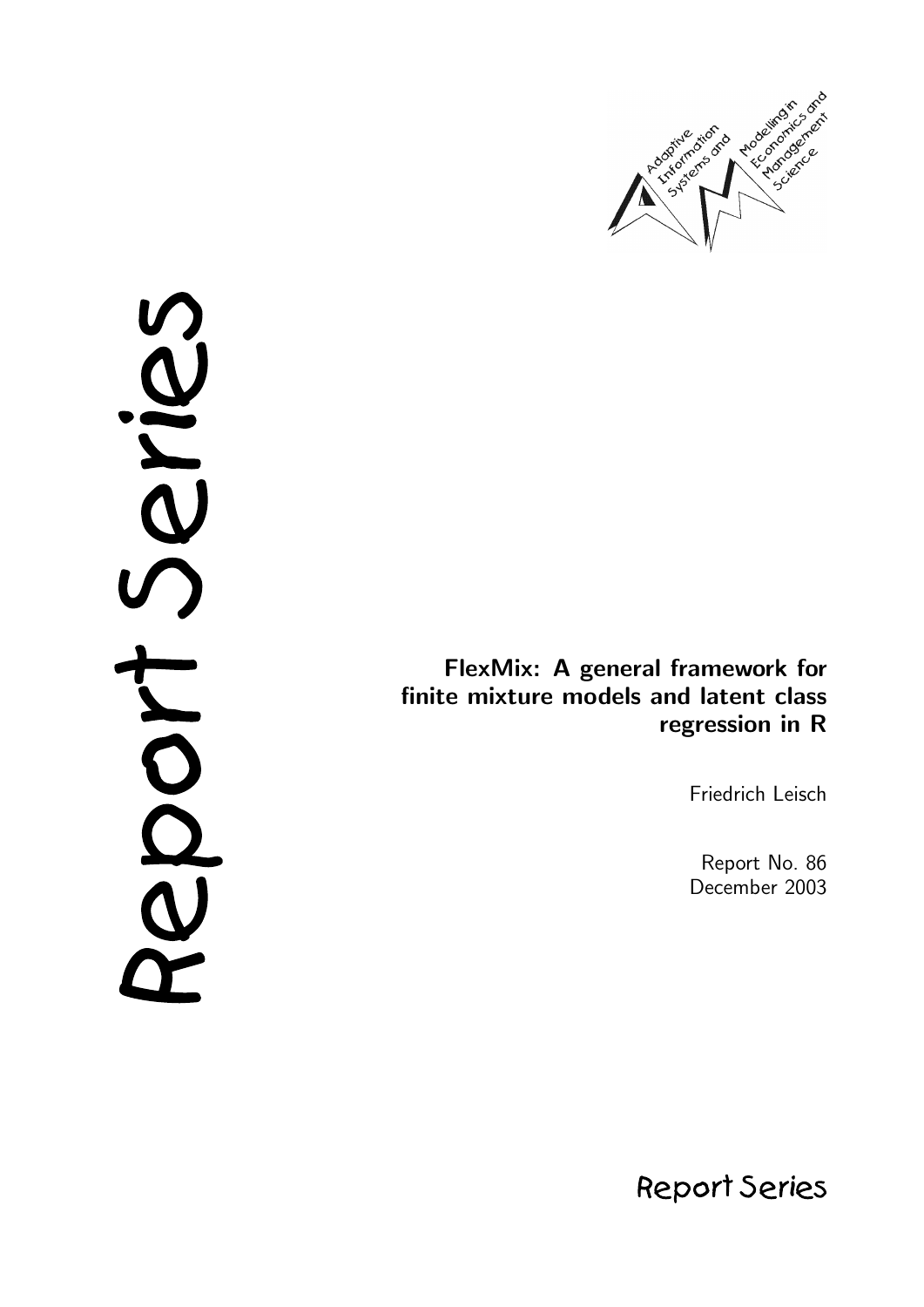

December 2003

SFB 'Adaptive Information Systems and Modelling in Economics and Management Science'

> Vienna University of Economics and Business Administration Augasse 2–6, 1090 Wien, Austria

in cooperation with University of Vienna Vienna University of Technology

http://www.wu-wien.ac.at/am

This piece of research was supported by the Austrian Science Foundation (FWF) under grant SFB#010 ('Adaptive Information Systems and Modelling in Economics and Management Science').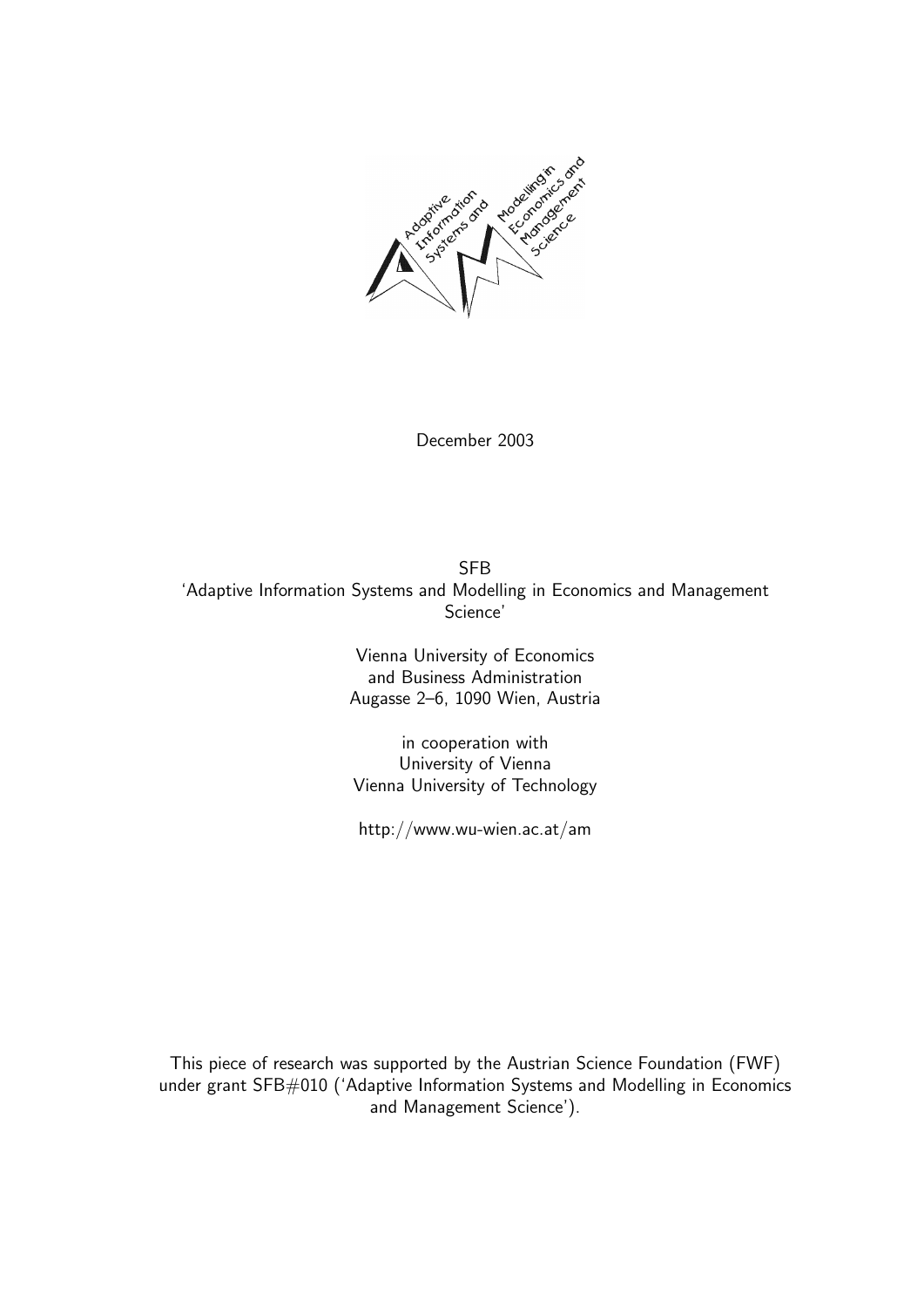# FlexMix: A general framework for finite mixture models and latent class regression in R

#### Friedrich Leisch

Institut für Statistik und Wahrscheinlichkeitstheorie Technische Universität Wien Wiedner Hauptstraße 8-10/107, 1040 Wien, Austria  $\langle$ Friedrich.Leisch@ci.tuwien.ac.at $\rangle$ 

#### Abstract

Flexmix implements a general framework for fitting discrete mixtures of regression models in the R statistical computing environment: three variants of the EM algorithm can be used for parameter estimation, regressors and responses may be multivariate with arbitrary dimension, data may be grouped, e.g., to account for multiple observations per individual, the usual formula interface of the S language is used for convenient model specification, and a modular concept of driver functions allows to interface many different types of regression models. Existing drivers implement mixtures of standard linear models, generalized linear models and model-based clustering. Flexmix provides the E-step and all data handling, while the M-step can be supplied by the user to easily define new models.

## 1 Introduction

Finite mixture models have been used for more than 100 years, but have seen a real boost in popularity over the last decade due to the tremendous increase in available computing power. The areas of application of mixture models range from biology and medicine to physics, economics and marketing. On the one hand these models can be applied to data where observations originate from various groups and the group affiliations are not known, and on the other hand to provide approximations for multi-modal distributions [\(Everitt and Hand, 1981;](#page-16-0) [Titterington](#page-17-0) [et al., 1985;](#page-17-0) [McLachlan and Peel, 2000\)](#page-17-1).

In the 1990s finite mixture models have been extended by mixing standard linear regression models as well as generalized linear models [\(Wedel and DeSarbo, 1995\)](#page-17-2). An important area of application of mixture models is market segmentation [\(Wedel and Kamakura, 2001\)](#page-17-3), where finite mixture models replace more traditional cluster analysis and cluster-wise regression techniques as state of the art. Finite mixture models with a fixed number of components are usually estimated with the expectation-maximization (EM) algorithm within a maximum likelihood framework [\(Dempster et al., 1977\)](#page-16-1) and with MCMC sampling [\(Diebolt and Robert, 1994\)](#page-16-2) within a Bayesian framework.

The R environment for statistical computing [\(R Development Core Team, 2003\)](#page-17-4) features several packages for finite mixture models, including mclust for mixtures of multivariate Gaussian distributions [\(Fraley and Raftery, 2002b](#page-16-3)[,a\)](#page-16-4), fpc for mixtures of linear regression models [\(Hennig, 2000\)](#page-17-5) and mmlcr for mixed-mode latent class regression [\(Buyske, 2003\)](#page-16-5).

There are three main reasons why we have chosen to write yet another software package for EM estimation of mixture models:

 The existing implementations did not cover all cases we needed for our own research (mainly marketing applications).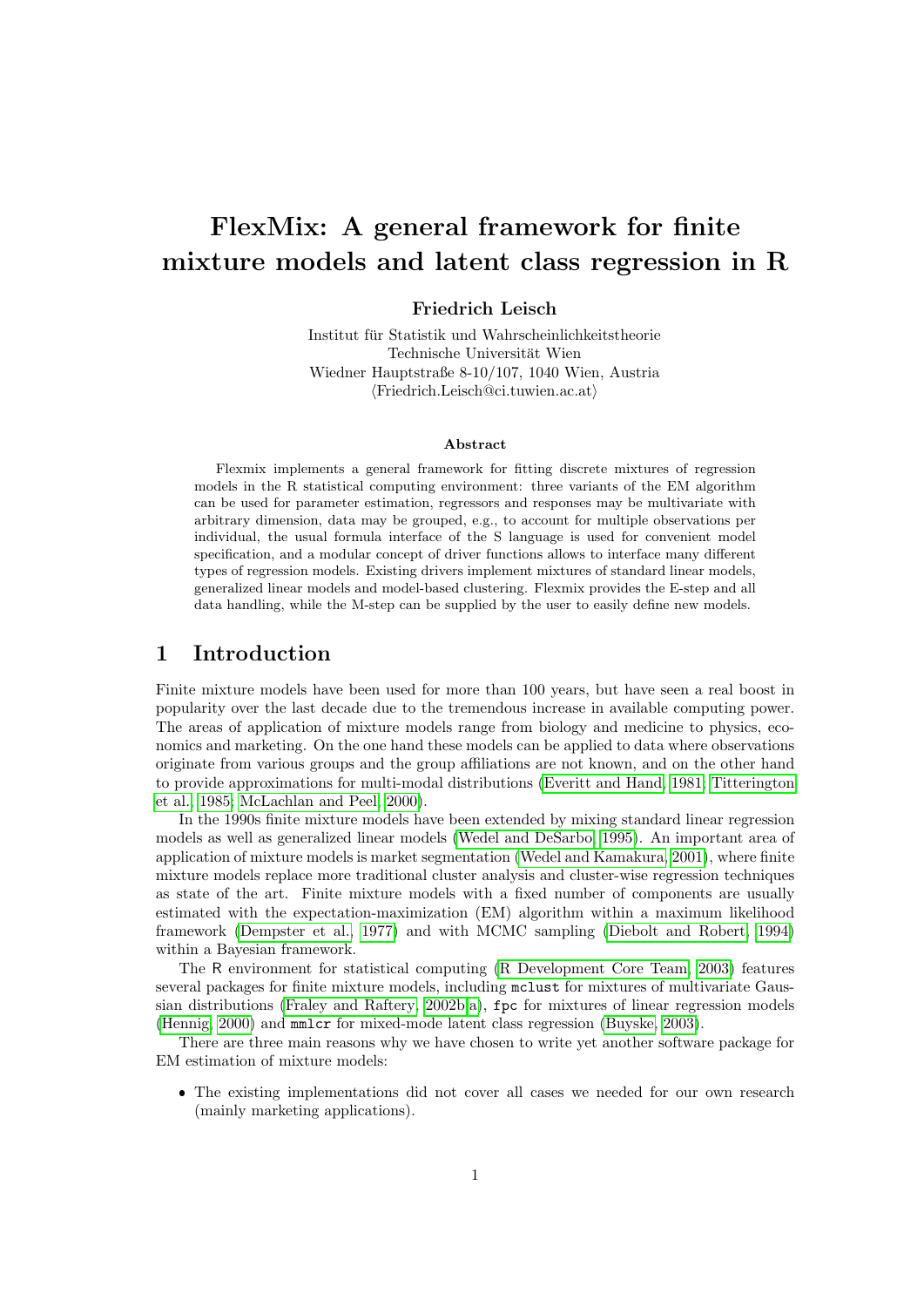- While all R packages mentioned above are open source and hence can be extended by the user by modifying the source code, we wanted an implementation where extensibility is a main design principle to enable rapid prototyping of new mixture models.
- We include a sampling-based variant of the EM-algorithm for models where weighted maximum likelihood estimation is not available. FlexMix has a clean interface between E- and M-step such that variations of both are easy to combine.

This paper is organized as follows: First we introduce the mathematical models for latent class regression in Section [2](#page-3-0) and shortly discuss parameter estimation and identifiability. Section [3](#page-5-0) demonstrates how to use FlexMix to fit models with the standard driver for generalized linear models. Finally, Section [4](#page-12-0) shows how to extend FlexMix by writing new drivers using the well-known model-based clustering procedure as an example.

## <span id="page-3-0"></span>2 Latent Class Regression

Consider finite mixture models with K components of form

<span id="page-3-1"></span>
$$
h(y|x,\psi) = \sum_{k=1}^{K} \pi_k f(y|x,\theta_k)
$$
\n(1)

$$
\pi_k \ge 0, \quad \sum_{k=1}^K \pi_k = 1
$$

where y is a (possibly multivariate) dependent variable with conditional density  $h, x$  is a vector of independent variables,  $\pi_k$  is the prior probability of component k,  $\theta_k$  is the component specific parameter vector for the density function f, and  $\psi = (\pi_1, \ldots, \pi_K, \theta'_1, \ldots, \theta'_K)'$  is the vector of all parameters.

If f is a univariate normal density with component-specific mean  $\beta'_k x$  and variance  $\sigma_k^2$ , we have  $\theta_k = (\beta'_k, \sigma_k^2)'$  and Equation [\(1\)](#page-3-1) describes a mixture of standard linear regression models, also called latent class regression. If f is a member of the exponential family, we get a mixture of generalized linear models (GLMs), known as GLIMMIX models in the marketing literature. For multivariate normal f and  $x \equiv 1$  we get a mixture of Gaussians without a regression part, also known as model-based clustering.

The posterior probability that observation  $(x, y)$  belongs to class j is given by

<span id="page-3-2"></span>
$$
\mathbb{P}(j|x, y, \psi) = \frac{\pi_j f(y|x, \theta_j)}{\sum_k \pi_k f(y|x, \theta_k)}\tag{2}
$$

The posterior probabilities can be used to segment data by assigning each observation to the class with maximum posterior probability. In the following we will refer to  $f(\cdot|\cdot,\theta_k)$  as mixture components or classes, and the groups in the data induced by these components as clusters.

#### 2.1 Parameter Estimation

The log-likelihood of a sample of N observations  $\{(x_1, y_1), \ldots, (x_N, y_N)\}\$ is given by

<span id="page-3-3"></span>
$$
\log L = \sum_{n=1}^{N} \log h(y_n | x_n, \psi) = \sum_{n=1}^{N} \log \left( \sum_{k=1}^{K} \pi_k f(y_n | x_n, \theta_k) \right)
$$
(3)

and can usually not be maximized directly. The most popular method for maximum likelihood estimation of the parameter vector  $\psi$  is the iterative EM algorithm [\(Dempster et al., 1977\)](#page-16-1):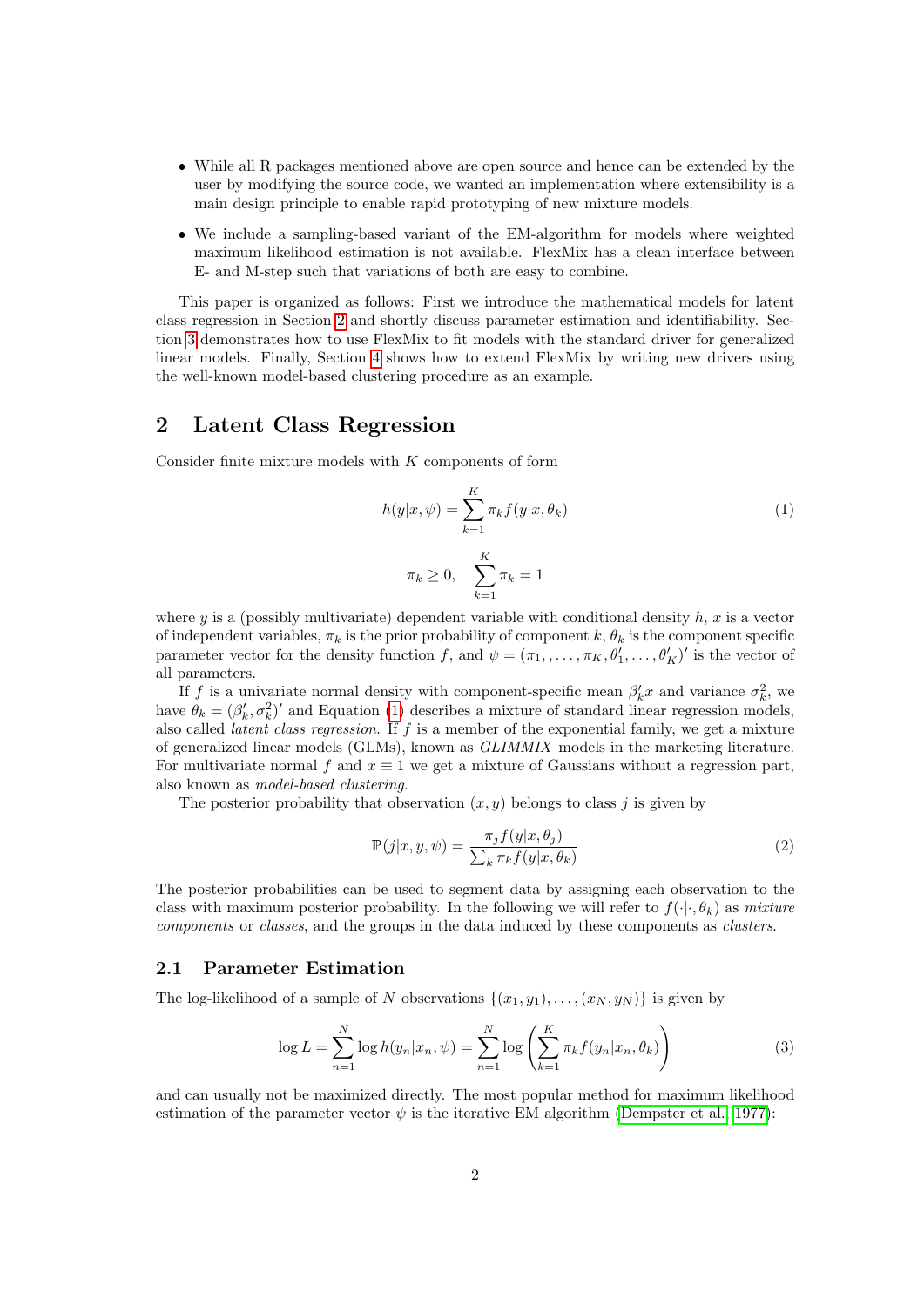Estimate the posterior class probabilities for each observation

$$
\hat{p}_{nk} = \mathbb{P}(k|x_n, y_n, \hat{\psi})
$$

using Equation [\(2\)](#page-3-2) and derive the prior class probabilities as

$$
\hat{\pi}_k = \frac{1}{N} \sum_{n=1}^N \hat{p}_{nk}
$$

Maximize the log-likelihood for each component separately using the posterior probabilities as weights

<span id="page-4-0"></span>
$$
\max_{\theta_k} \sum_{n=1}^N \hat{p}_{nk} \log f(y_n | x_n, \theta_k)
$$
\n(4)

The E- and M-steps are repeated until the likelihood improvement falls under a pre-specified threshold or a maximum number of iterations is reached.

The EM algorithm cannot be used for mixture models only, but rather provides a general framework for fitting models on incomplete data. Suppose we augment each observation  $(x_n, y_n)$ with an unobserved multinomial variable  $z_n = (z_{n1}, \ldots, z_{nK})$ , where  $z_{nk} = 1$  if  $(x_n, y_n)$  belongs to class k and  $z_{nk} = 0$  otherwise. The EM algorithm can be shown to maximize the likelihood on the "complete data"  $(x_n, y_n, z_n)$ ; the  $z_n$  encode the missing class information. If the  $z_n$  were known, maximum likelihood estimation of all parameters would be easy, as we could separate the data set into the K classes and estimate the parameters  $\theta_k$  for each class independently from the other classes.

If the weighted likelihood estimation in Equation [\(4\)](#page-4-0) is infeasible for analytical, computational, or other reasons, then we have to resort to approximations of the true EM procedure by assigning the observations to disjoint classes and do unweighted estimation within the groups:

$$
\max_{\theta_k} \sum_{n: z_{nk=1}} \log f(y_n | x_n, \theta_k)
$$

This corresponds to allow only 0 and 1 as weights.

Possible ways of assigning the data into the  $K$  classes are

- hard assignment to the class with maximum posterior probability  $p_{nk}$ , the resulting procedure is called maximizing the classification likelihood by [Fraley and Raftery](#page-16-6) [\(2000\)](#page-16-6). Another idea is to do
- random assignment to classes with probabilities  $p_{nk}$ , which is similar to the sampling techniques used in Bayesian estimation (although for the  $z_n$  only).

Well known limitations of the EM algorithm include that convergence can be slow and is to a local maximum of the likelihood surface only. There can also be numerical instabilities at the margin of parameter space, and if a component gets to contain only a few observations during the iterations, parameter estimation in the respective component may be problematic. E.g., the likelihood of Gaussians increases without bounds for  $\sigma^2 \to 0$ . As a result, numerous variations of the basic EM algorithm described above exist, most of them exploiting features of special cases for f.

#### 2.2 Identifiability

An open question is still identifiability of many mixture models. A comprehensive overview of this topic is beyond the scope of this paper, however, users of mixture models should be aware of the problem: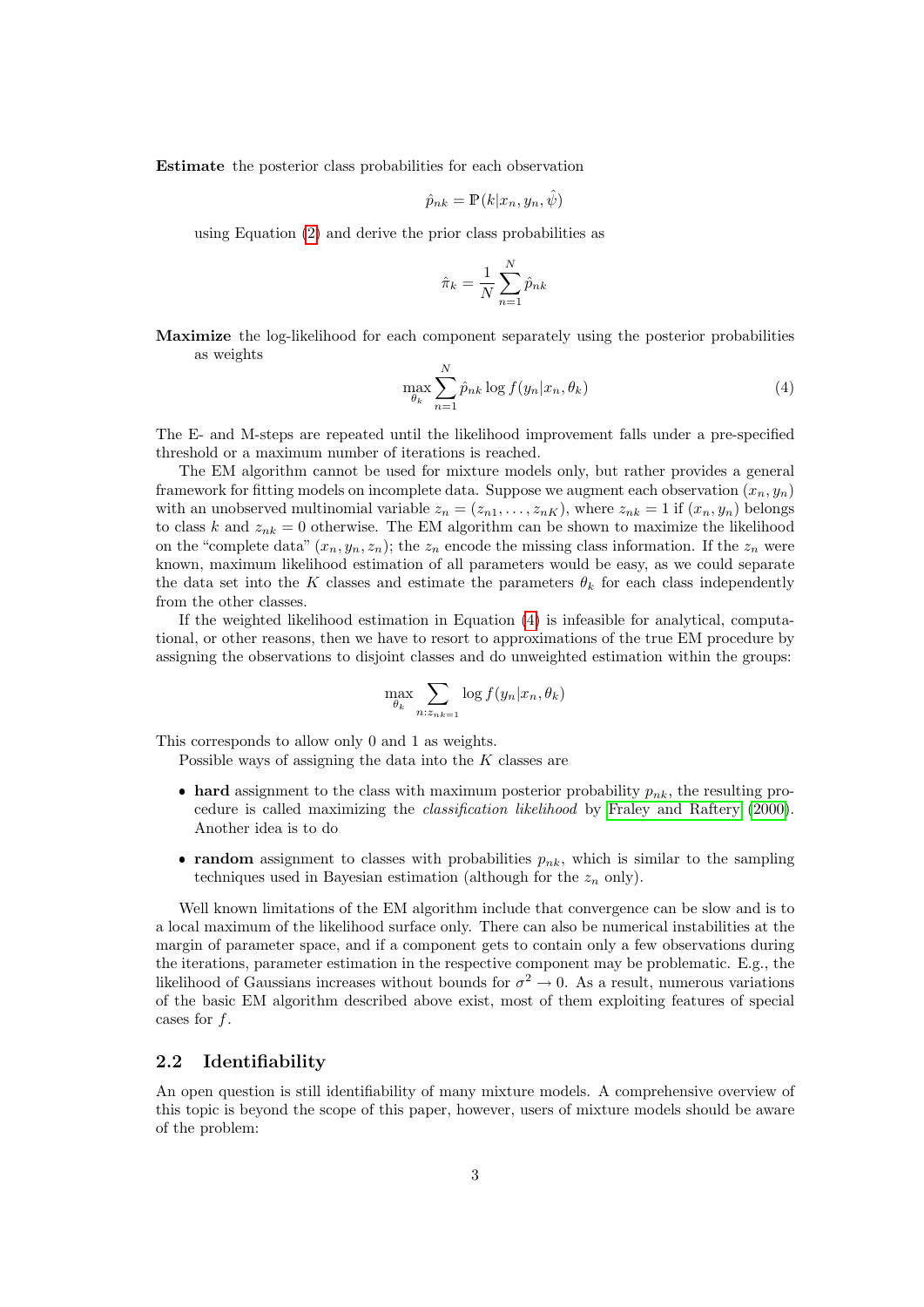- Relabelling of components: Mixture models are only identifiable up to a permutation of the component labels. For EM-based approaches this only affects interpretation of results, but is no problem for parameter estimation itself.
- Overfitting: If a component is empty or two or more components have the same parameters, the data generating process can be represented by a smaller model with fewer components. This kind of unidentifiability can be avoided by requiring that the prior weights  $\pi_k$  are not equal to zero and that the component specific parameters are different.
- Generic unidentifiability: It has been shown that mixtures of univariate normal, gamma, exponential, Cauchy and Poisson distributions are identifiable, while mixtures of discrete or continuous uniform distributions are not identifiable. A special case is the class of mixtures of binomial and multinomial distributions which are only identifiable if the number of components is limited with respect to, e.g., the number of observations per person. See [Everitt and Hand](#page-16-0)  $(1981)$ , [Titterington et al.](#page-17-0)  $(1985)$ , Grün  $(2002)$  and references therein for details.

FlexMix tries to avoid overfitting because of vanishing prior probabilities by automatically removing components where the prior  $\pi_k$  falls below a user-specified threshold. Automated diagnostics for generic identifiability are currently under investigation. Relabelling of components is in some cases more of a nuisance than a real problem ("what was component 2 in one run can be component 3 in the next"), more serious are interactions of component relabelling and cate-gorical predictor variables, see Grün and Leisch [\(2004\)](#page-17-6) for a discussion and how bootstrapping can be used to assess identifiability of mixture models.

## <span id="page-5-0"></span>3 Using FlexMix

The standard M-step FLXglm() of FlexMix is an interface to R's generalized linear modelling facilities (the glm() function). As a simple example we use artificial data with two latent classes:

```
Class 1: y = 5x + \epsilonClass 2: y = 15 + 10x - x^2 + \epsilon
```
with  $\epsilon \sim N(0, 9)$  and prior class probabilities  $\pi_1 = \pi_2 = 0.5$ , see the left panel of Figure [1.](#page-7-0) We can fit this model in R using the commands

```
> library(flexmix)
> data(NPreg)
> m1 = flexmix(yn x + I(x^2), data = NPreg, k = 2)
Classification: weighted
  10 Log-likelihood: -649.4440
  15 Log-likelihood: -642.5453
converged
```
and get a first look at the resulting object of class "flexmix" by

```
> parameters(m1, component = 1)
```
\$coef  $(Intercept)$   $x$   $I(x^2)$ -0.20989331 4.81782414 0.03615728

\$sigma [1] 3.476362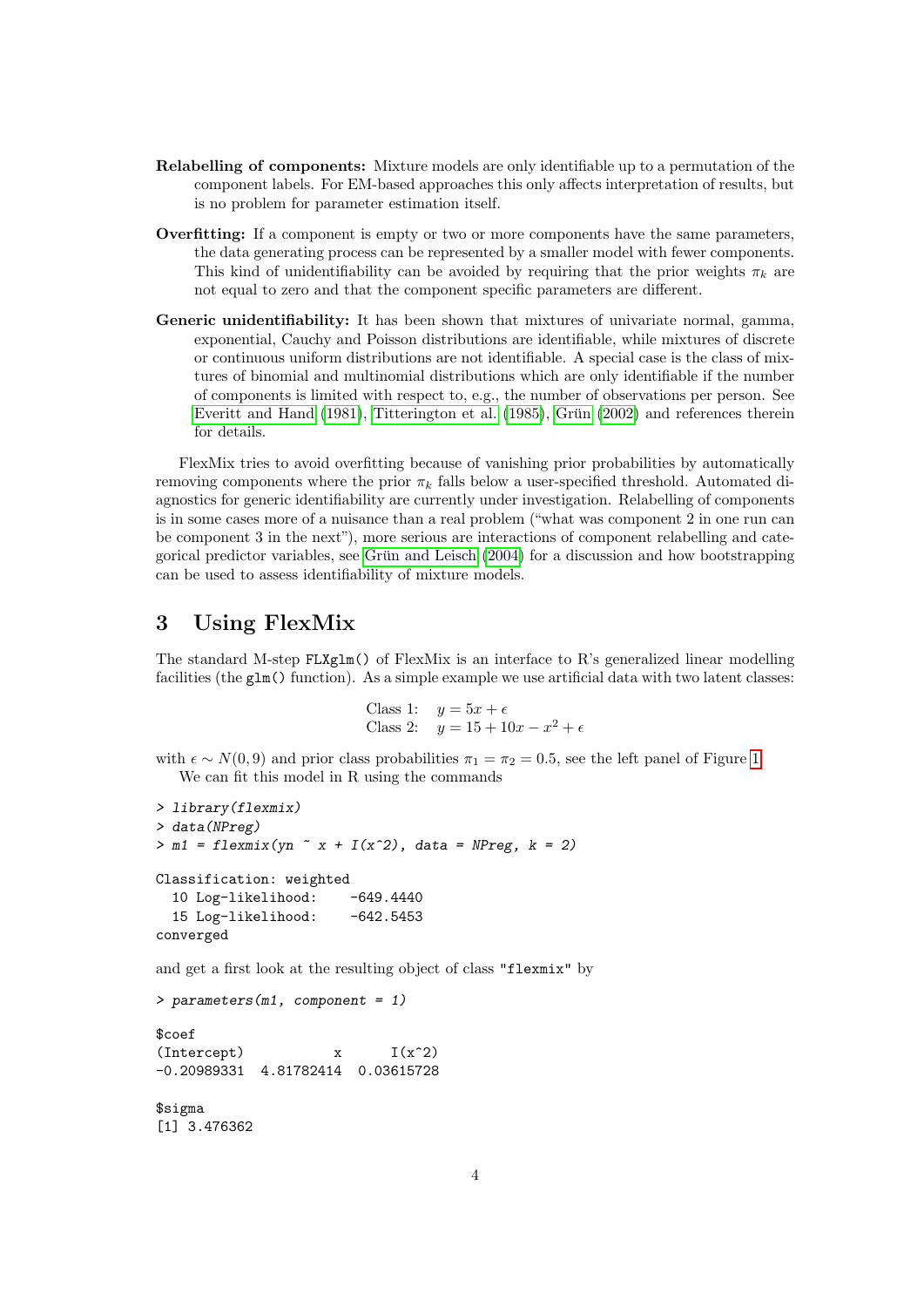```
> parameters(m1, component = 2)
$coef
\text{Intercept)} x I(x^2)14.7168295 9.8466698 -0.9683534
$sigma
[1] 3.479809
```
which shows that the estimates are close to the true values. A cross-tabulation of true classes and cluster memberships can be obtained by

```
> table(NPreg$class, m1@cluster)
```
1 2 1 95 5 2 5 95 The summary method > summary(m1) Call: flexmix(formula = yn  $x + I(x^2)$ , data = NPreg,  $k = 2$ prior size post>0 ratio Comp.1 0.494 100 145 0.690 Comp.2 0.506 100 141 0.709

```
`log Lik.' -642.5453 (df=9)
AIC: 1303.091 BIC: 1332.775
```
gives the estimated prior probabilities  $\hat{\pi}_k$ , the number of observations assigned to the corresponding clusters, the number of observations where  $p_{nk} > \delta$  (with a default of  $\delta = 10^{-4}$ ), and the ratio of the latter two numbers. For well-seperated components, a large proportion of observations with non-vanishing posteriors  $p_{nk}$  should also be assigned to the corresponding cluster, giving a ratio close to 1. For our example data the ratios of both components are approximately 0.7, indicating the overlap of the classes at the cross-section of line and parabola.

Histograms or rootograms of the posterior class probabilities can be used to visually assess the cluster structure [\(Tantrum et al., 2003\)](#page-17-7), this is now the default plot method for "flexmix" objects [\(Leisch, 2004\)](#page-17-8). Rootograms are very similar to histograms, the only difference is that the height of the bars correspond to square roots of counts rather than the counts themselves, hence low counts are more visible and peaks less emphasized.

Usually in each component a lot of observations have posteriors close to zero, resulting in a high count for the corresponing bin in the rootogram which obscures the information in the other bins. To avoid this problem, all probabilities with a posterior below a threshold are ignored (we again use 10<sup>−</sup><sup>4</sup> ). A peak at probability 1 indicates that a mixture component is well seperated from the other components, while no peak at 1 and/or significant mass in the middle of the unit interval indicates overlap with other components. In our simple example the components are medium well separated, see Figure [2.](#page-7-1)

Tests for significance of regression coefficients can be obtained by

```
> rm1 = refit(m1)
> summary(rm1)
```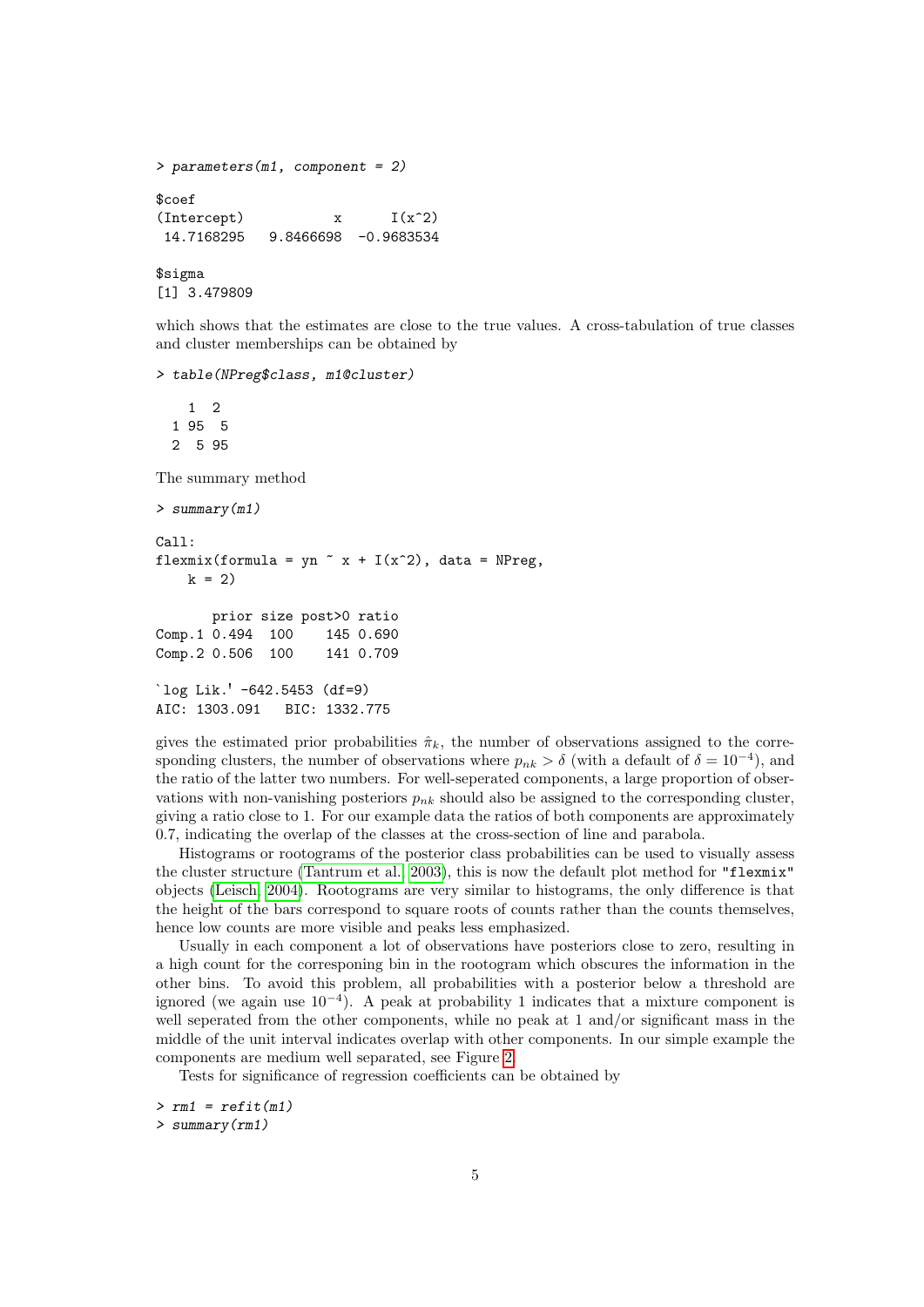

<span id="page-7-0"></span>Figure 1: Standard regression example (left) and Poisson regression (right).



<span id="page-7-1"></span>Figure 2: plot(m1)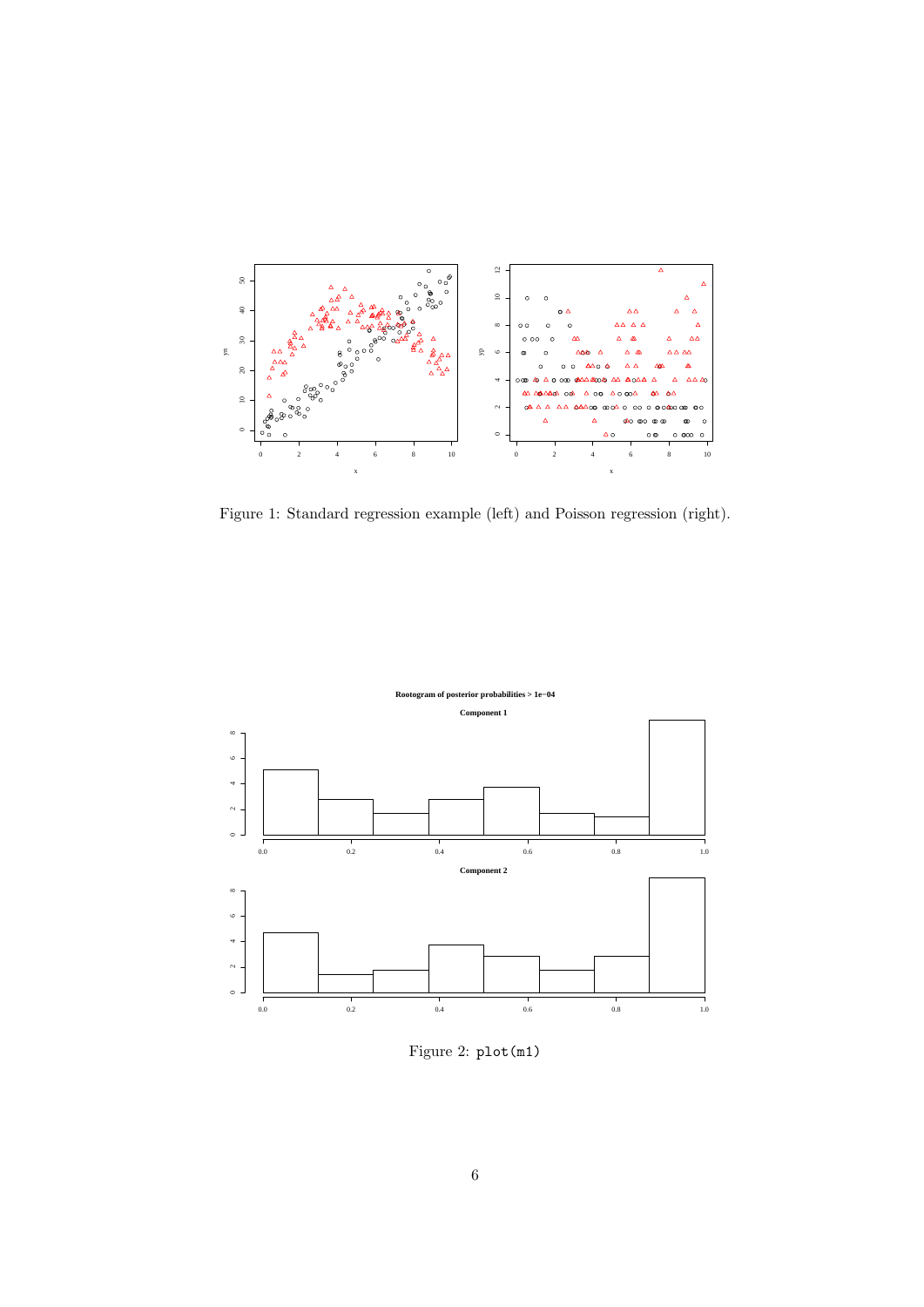```
Call:
refit(m1)
Component 1 :
           Estimate Std. Error t value Pr(>|t|)
(Intercept) -0.208996 0.673900 -0.3101 0.7568
x 4.817015 0.327447 14.7108 <2e-16
I(x^2) 0.036233 0.032545 1.1133 0.2669
-------------
Component 2 :
           Estimate Std. Error t value Pr(>|t|)
(Intercept) 14.717541 0.890843 16.521 < 2.2e-16
x 9.846148 0.390385 25.222 < 2.2e-16
I(x^2) -0.968304 0.036951 -26.205 < 2.2e-16
```
The data set NPreg also includes a response from a generalized linear model with a Poisson distribution and exponential link function. The two classes have parameters

```
Class 1: \mu_1 = 2 - 0.2xClass 2: \mu_2 = 1 + 0.1x
```
and given x the response y in group k has a Poisson distribution with mean  $e^{\mu_k}$ , see the right panel of Figure [1.](#page-7-0) The model can be estimated using

```
> m2 = flexmix(yp \text{ x}, data = NPreg, k = 2, model = FLXglm(family = "poisson"))Classification: weighted
  10 Log-likelihood: -440.6435
  12 Log-likelihood: -440.6425
converged
> summary(m2)
C<sub>a</sub>11:
flexmix(formula = yp \tilde{ } x, data = NPreg, k = 2,
    model = FLXglm(family = "poisson"))
       prior size post>0 ratio
Comp.1 0.532 112 197 0.569
Comp. 2 0.468 88 200 0.440
`log Lik.' -440.6425 (df=5)
AIC: 891.285 BIC: 907.7767
```
Both the summary table and the rootograms in Figure [3](#page-9-0) clearly show that the clusters of the Poisson response have much more overlap. For our simple low-dimensional example data the overlap of the classes is obvious by looking at scatterplots of the data. For data in higher dimensions this is not an option. The rootograms and summary tables for "flexmix" objects work off the densities or posterior probabilities of the observations and thus do not depend on the dimensionality of the input space. While we use simple 2-dimensional examples to demonstrate the techniques, they can easily be used on high-dimensional data sets or models with complicated covariate structures.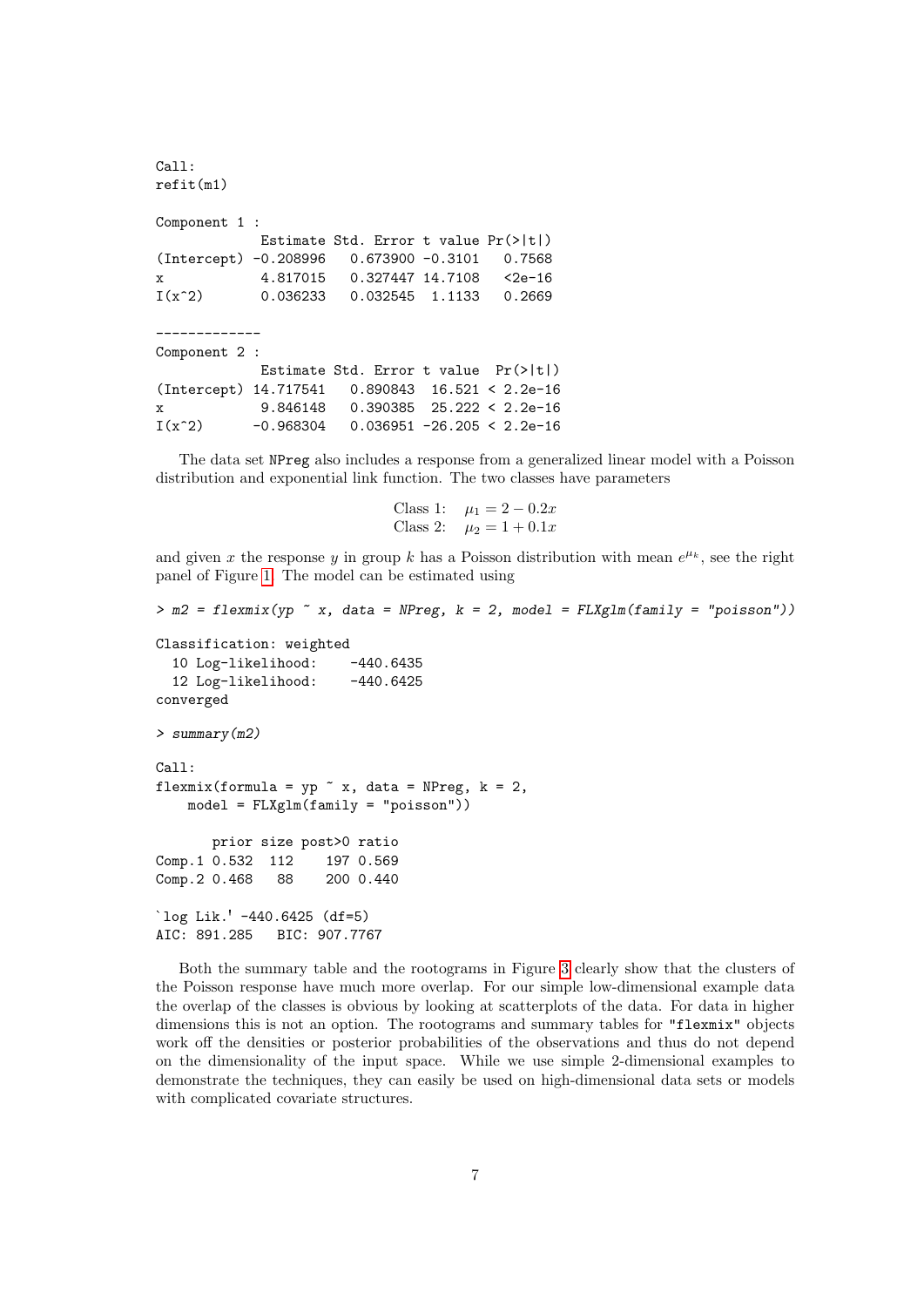

<span id="page-9-0"></span>Figure 3: plot(m2)

#### 3.1 Multiple Independent Responses

If the response  $y = (y_1, \ldots, y_D)'$  is D-dimensional and the  $y_d$  are mutually independent the mixture density in Equation [\(1\)](#page-3-1) can be written as

$$
h(y|x, \psi) = \sum_{k=1}^{K} \pi_k f(y|x, \theta_k)
$$
  
= 
$$
\sum_{k=1}^{K} \pi_k \prod_{d=1}^{D} f_d(y|x, \theta_{kd})
$$

To specify such models in FlexMix we pass it a list of models, where each list element corresponds to one  $f_d$ , and each can have a different set of dependent and independent variables. To use the Gaussian and Poisson responses of data NPreg simultaneously, we use the model specification

```
> m3 = flexmix('x, data=NPreg, k=2,+ model=list(FLXglm(yn~.+I(x^2)),
+ FLXglm(yp~., family="poisson")))
Classification: weighted
 10 Log-likelihood: -1044.7704
 12 Log-likelihood: -1044.7677
converged
```
Note that now three model formulas are involved: An overall formula as first argument to function flexmix() and one formula per response. The latter ones are interpreted relative to the overall formula such that common predictors have to be specified only once, see help("update.formula") for details on the syntax. The basic principle is that the dots get replaced by the respective terms from the overall formula. The rootograms show that the posteriors of the two-response model are shifted towards 0 and 1 (compared with either of the two univariate models), the clusters are now well-separated.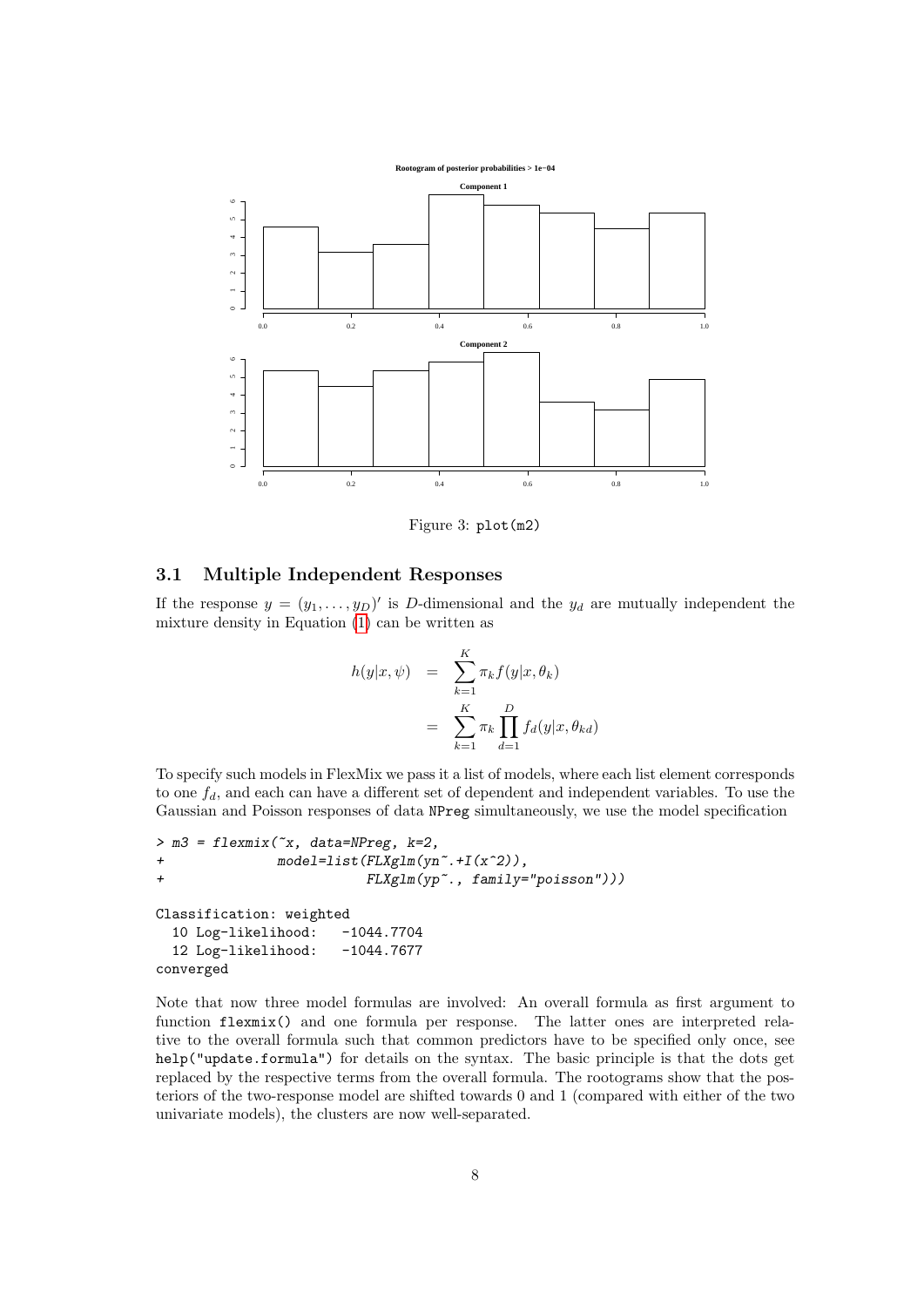

Figure 4: plot(m3)

### 3.2 Repeated Measurements

If the data are repeated measurements on M individuals, and we have  $N_m$  observations from individual  $m$ , then the log-likelihood in Equation [\(3\)](#page-3-3) can be written as

$$
\log L = \sum_{m=1}^{M} \sum_{n=1}^{N_m} \log h(y_{mn} | x_{mn}, \psi), \qquad \sum_{m=1}^{M} N_m = N
$$

and the posterior probability that individual  $m$  belongs to class  $j$  is given by

$$
\mathbb{P}(j|m) = \frac{\pi_j \prod_{n=1}^{N_m} f(y_{mn}|x_{mn}, \theta_j)}{\sum_{k} \pi_k \prod_{n=1}^{N_m} f(y_{mn}|x_{mn}, \theta_k)}
$$

where  $(x_{mn}, y_{mn})$  is the *n*-th observation from individual m. As an example, assume that the data in NPreg are not 200 independent observations, but 4 measurements each from 50 persons such that  $\forall m : N_m = 4$ . Column id2 of the data frame encodes such a grouping and can easily be used in FlexMix:

```
> m4 = flexmix(yn \tilde{x} + I(x\tilde{z}) \mid id2, data = NPreg,+ k = 2Classification: weighted
   6 Log-likelihood: -2246.2602
converged
> summary(m4)
Call:
flexmix(formula = yn \tilde{x} x + I(x^2) | id2, data = NPreg,
    k = 2prior size post>0 ratio
```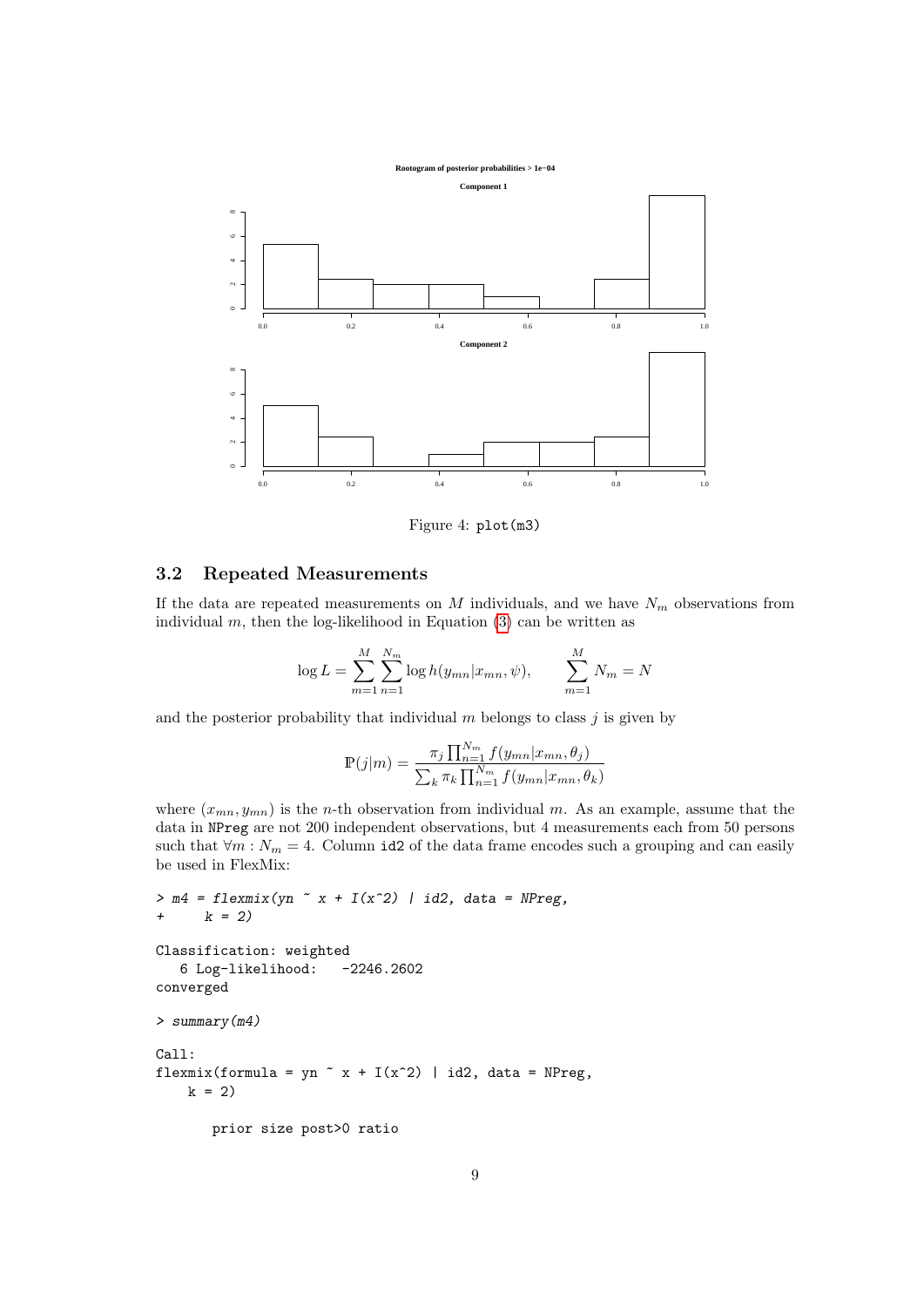Comp.1 0.5 100 100 1 Comp.2 0.5 100 100 1 `log Lik.' -2246.26 (df=9) AIC: 4510.52 BIC: 4540.205

Note that convergence of the EM algorithm is much faster with grouping and the two clusters are now perfectly separated.

#### 3.3 Control of the EM Algorithm

Details of the EM algorithm can be tuned using the control argument of function flexmix(). E.g., to use a maximum number of 15 iterations, report the log-likelihood at every 3rd step and use hard assignment of observations to clusters (cf. page [3\)](#page-4-0) the call is

```
> m5 = flexmix(yn \tilde{ } x + I(x^2), data = NPreg, k = 2,
+ control = list(iter.max = 15, verbose = 3,
+ classify = "hard"))
Classification: hard
  3 Log-likelihood: -718.2839
  6 Log-likelihood: -712.2280
  9 Log-likelihood: -711.1906
  12 Log-likelihood: -711.0684
  13 Log-likelihood: -711.0680
converged
```
Another control parameter is the minimum prior probability components are enforced to have, components falling below this threshold (the current default is 0.05) are removed during EM iteration to avoid numerical instabilities for components containing only a few observations. Using a minimum prior of 0 disables component removal.

#### 3.4 Automated Model Search

In real applications the number of components is unknown and has to be estimated. Tuning the minimum prior parameter allows for simplistic model selection, which works surprisingly well in some situations:

```
> m6 = flexmix(yp \tilde{x} x + I(x^2), data = NPreg, k = 4,
     control = list(min = 0.2))
Classification: weighted
  10 Log-likelihood: -439.9428
  20 Log-likelihood: -437.5260
  30 Log-likelihood: -433.7849
  40 Log-likelihood: -431.6519
  50 Log-likelihood: -431.3737
*** Removing 1 component(s) ***
  60 Log-likelihood: -433.0112
  70 Log-likelihood: -432.8134
 80 Log-likelihood: -432.7524
 90 Log-likelihood: -432.6581
 100 Log-likelihood: -432.3336
 110 Log-likelihood: -431.4287
```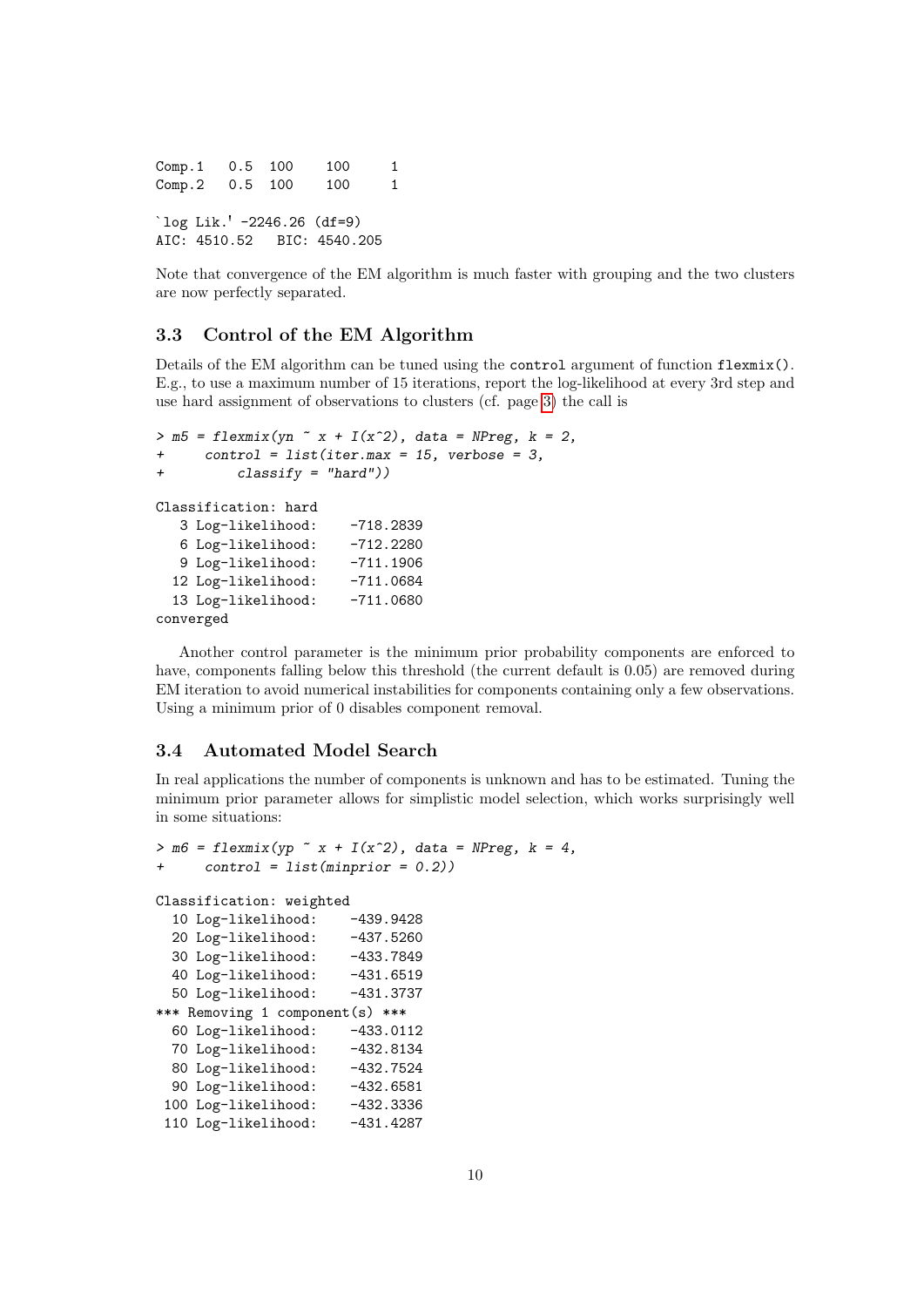```
*** Removing 1 component(s) ***
 120 Log-likelihood: -440.9924
 130 Log-likelihood: -439.2048
 140 Log-likelihood: -439.1527
 142 Log-likelihood: -439.1519
converged
> m6
Call:
flexmix(formula = yp x + I(x^2), data = NPreg,
   k = 4, control = list(minprior = 0.2))
Cluster sizes:
 1 2
79 121
```
Although we started with four components, the algorithm converged at the correct two component solution.

A better approach is to fit models with an increasing number of components and compare them using AIC or BIC. As the EM algorithm converges only to the next local maximum of the likelihood, it should be run repeatedly using different starting values. The function stepFlexmix() can be used to repeatedly fit models, e.g.,

 $>$  m7 = stepFlexmix(yp  $\tilde{x}$  x + I(x^2), data = NPreg,  $control = list(verbose = 0), K = 1:5, nrep = 5)$ 

runs flexmix() 5 times for  $K = 1, 2, ..., 5$  components, totalling in 25 runs. It returns a list with the best solution found for each number of components, each list element is simply an object of class "flexmix". To find the best model we can use

> sapply(m7, BIC)

1 2 3 4 5 946.7477 925.9972 942.1553 960.0626 960.9347

and choose the number of components minimizing the BIC.

## <span id="page-12-0"></span>4 Extending FlexMix

One of the main design principles of FlexMix was extensibility, users can provide their own M-step for rapid prototyping of new mixture models. FlexMix was written using S4 classes and methods [\(Chambers, 1998\)](#page-16-8) as implemented in R package methods.

The central classes for writing M-steps are "FLXmodel" and "FLXcomponent". Class "FLXmodel" specifies how the model is fitted using the following slots:

fit: A function(x,y,w) returning an object of class "FLXcomponent".

weighted: Logical, specifies if the model may be fitted using weighted likelihoods. If FALSE, only hard and random classification are allowed (and hard classification becomes the default).

formula: Formula relative to the overall model formula, default is .  $\tilde{\cdot}$ .

name: A character string describing the model, this is only used for print output.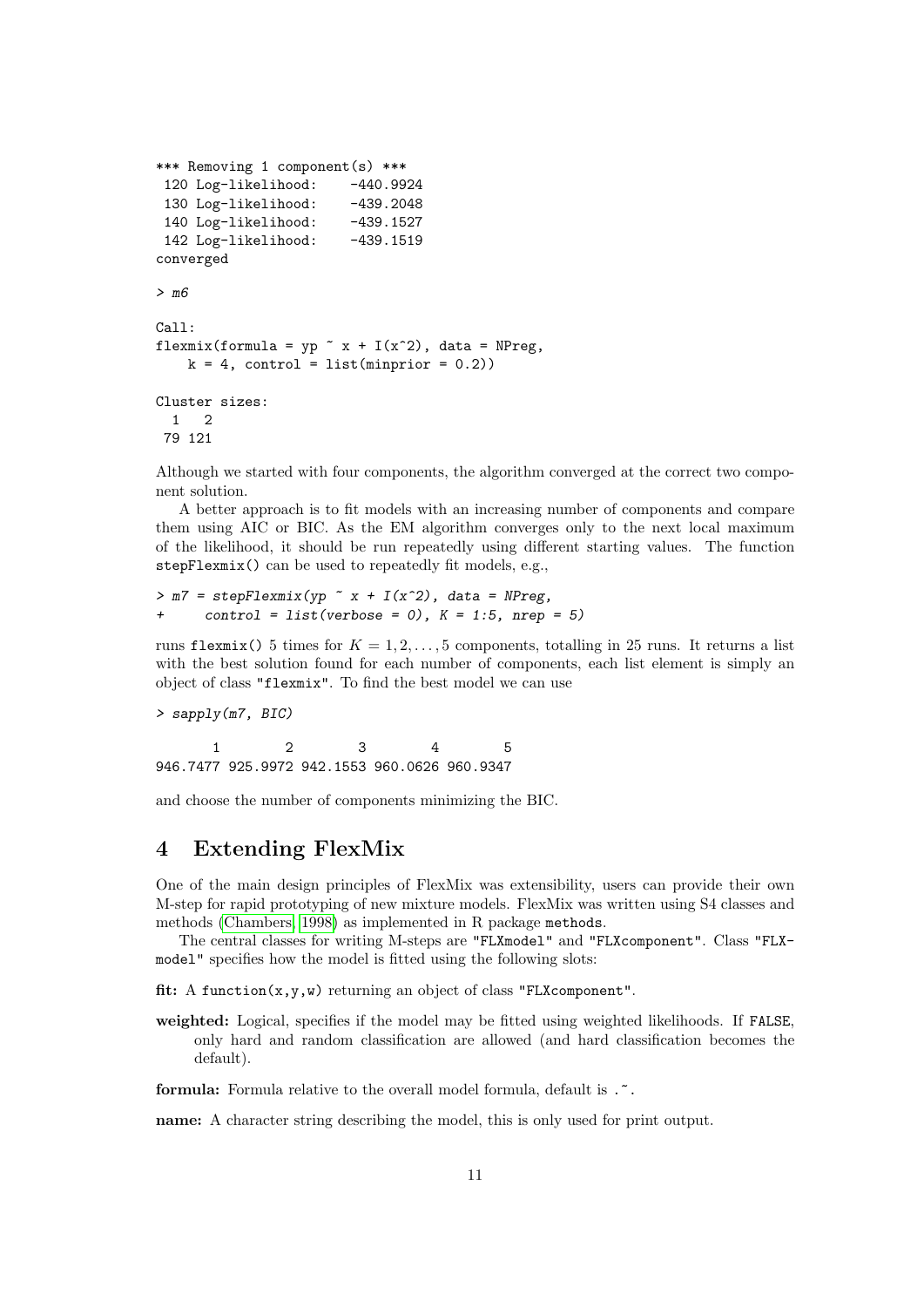```
mymclust \leq function (formula = \ldots, diagonal = TRUE)
   {
       require (" mvtnorm ")
5 retval <- new ("FLXmodel", weighted = TRUE, formula = formula,
                      name = " my model - based clustering ")
       retval@fit \le function (x, y, w) {
10 | para \leq -\cot \sqrt{x} (y, wt = w) [c("center", "cov")]
           df \leftarrow (3 * ncol(y) + ncol(y)^2)/2
           if (diagonal) {
               para$cov <- diag(diag(para$cov))
15 df \langle -2 * \text{ncol}(y) \rangle}
           logLik \leq function (x, y) {
               dmvnorm (y, mean = para$center, sigma = para$cov,
20 \log = TRUE)
           }
           predict \leq function (x) {
               matrix (para$center, nrow = nrow (y),25 ncol = length (para$center), byrow = TRUE)
           }
           new ("FLXcomponent", parameters = para, df = df,
               logList = logList, predict = predict)30 }
       retval
   }
```
<span id="page-13-0"></span>Figure 5: M-step for model-based clustering.

The remaining slots of class "FLXmodel" are used internally by FlexMix to hold data, etc. and omitted here, because they are not needed to write an M-step driver. The most important slot doing all the work is fit holding a function performing the maximum likelihood estimation described in Equation [\(4\)](#page-4-0). The fit() function returns an object of class "FLXcomponent" which holds a fitted component using the slots:

logLik: A function $(x, y)$  returning the log-likelihood for observations in matrices x and y.

predict: A function $(x)$  predicting y given x.

df: The degrees of freedom used by the component, i.e., the number of estimated parameters.

parameters: An optional list containing model parameters.

In a nutshell class "FLXmodel" describes an *unfitted* model, whereas class "FLXcomponent" holds a fitted model.

#### 4.1 Writing an M-step Driver

Figure [5](#page-13-0) shows an example driver for model-based clustering. We use function dmvnorm() from package mvtnorm for calculation of multivariate Gaussian densities. In line 5 we create a new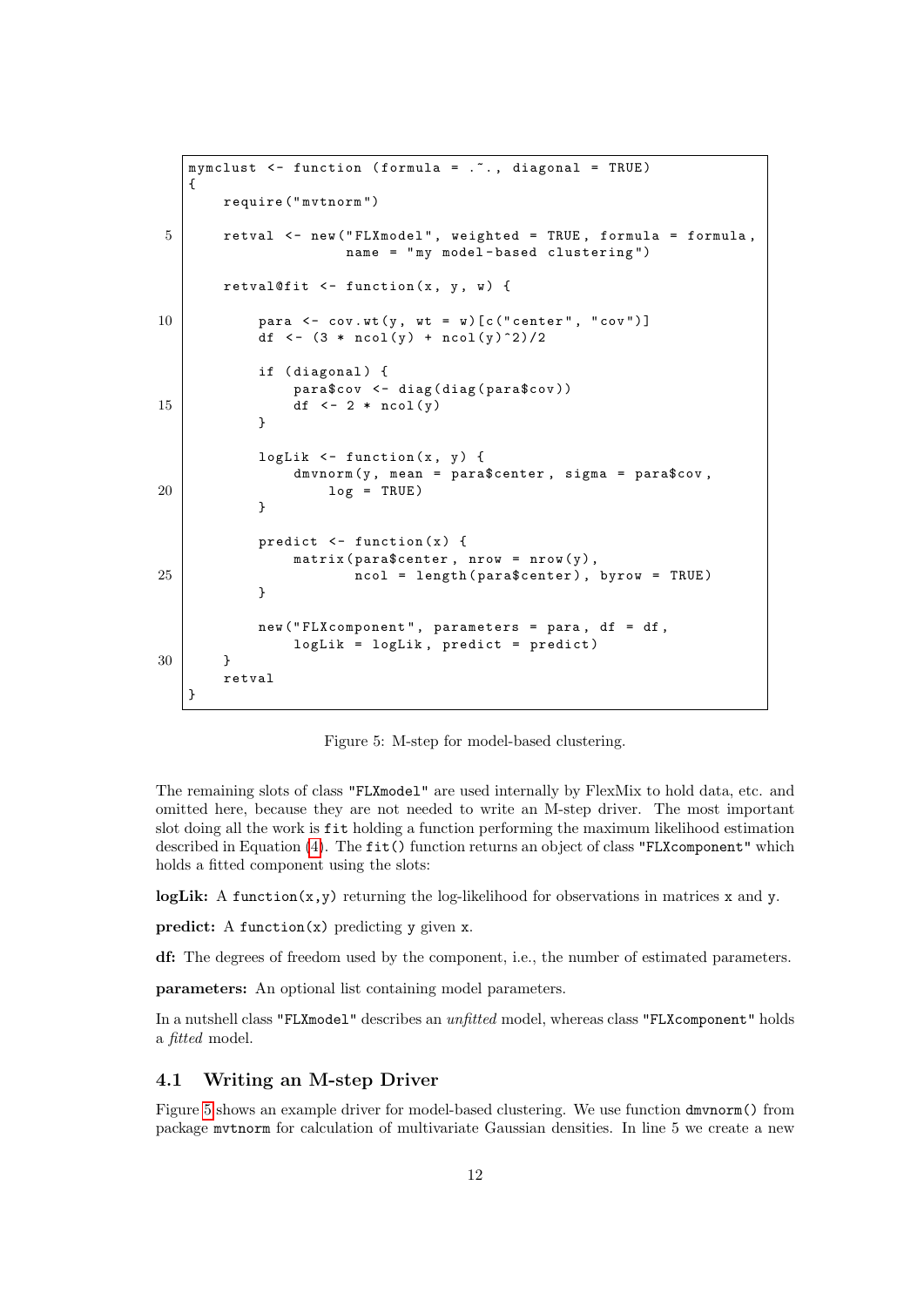"FLXmodel" object named retval, which is also the return value of the driver. All drivers should take a formula as their first argument, this formula is directly passed on to retval. In most cases authors of new FlexMix drivers need not worry about formula parsing etc., this is done by flexmix itself. In addition we have to declare whether the driver can do weighted ML estimation (weighted=TRUE) and give a name to our model.

The remainder of the driver creates a  $fit()$  function, which takes regressors x, response y and weights w. For multivariate Gaussians the maximum likelihood estimates correspond to mean and covariance matrix, the standard R function cov.wt() returns a list containing estimates of the weighted covariance matrix and the mean for given data. Our simple example performs clustering without a regression part, hence  $x$  is ignored. If  $y$  has  $D$  columns, we estimate D parameters for the mean and  $D(D-1)/2$  parameters for the covariance matrix, giving a total of  $(3D + D^2)/2$  parameters (line 11). As an additional feature we allow the user to specify whether the covariance matrix is assumed to be diagonal or a full matrix. For diagonal=TRUE we use only the main diagonal of the covariance matrix (line 14) and the number of parameters is reduced to 2D.

In addition to parameter estimates, flexmix() needs a function calculating the log-likelihood of given data  $x$  and  $y$ , which in our example is the log-density of a multivariate Gaussian. In addition we have to provide a function predicting  $y$  given  $x$ , in our example simply the mean of the Gaussian. Finally we create a new "FLXcomponent" as return value of function fit().

Note that our internal functions  $fit()$ , logLik() and predict() take only x, y and w as arguments, but none of the model-specific parameters like means and covariances, although they use them of course. R uses lexical scoping rules for finding free variables [\(Gentleman and Ihaka,](#page-16-9) [2000\)](#page-16-9), hence it searches for them first in the environment where a function is defined. E.g., the fit() function uses the variable diagonal in line 13, and finds it in the environment where the function itself was defined, which is the body of function mymclust(). Function logLik() uses the list para in line 19, and uses the one found in the body of fit().

Function flexmix() on the other hand never sees the model parameters, all it uses are function calls of form  $fit(x,y,w)$  or  $logLik(x,y)$ , which are exactly the same for all kinds of mixture models. In fact, it would not be necessary to even store the component parameters in the "FLXcomponent" object, they are there only for convenience such that users can easily extract and use them after flexmix() has finished. Lexical scope allows to write clean interfaces in a very elegant way, the driver abstracts all model details from the FlexMix main engine.

#### 4.2 Example: Using the Driver

As a simple example we use the four 2-dimensional Gaussian clusters from data set Nclus. Fitting a wrong model with diagonal covariance matrix is done by

```
> data(Nclus)
> mycont = list(verbose = 0)
> m1 = flexmix(Nclus \sim 1, k = 4, model = FLXmclust(),
      control = mycont)> summary(m1)
Ca11:flexmix(formula = Nclus \tilde{ } 1, k = 4, model = FLXmclust(),
    control = mycont)
       prior size post>0 ratio
Comp.1 0.159 92 165 0.558
Comp.2 0.269 149 174 0.856
Comp.3 0.397 213 488 0.436
Comp.4 0.175 96 172 0.558
```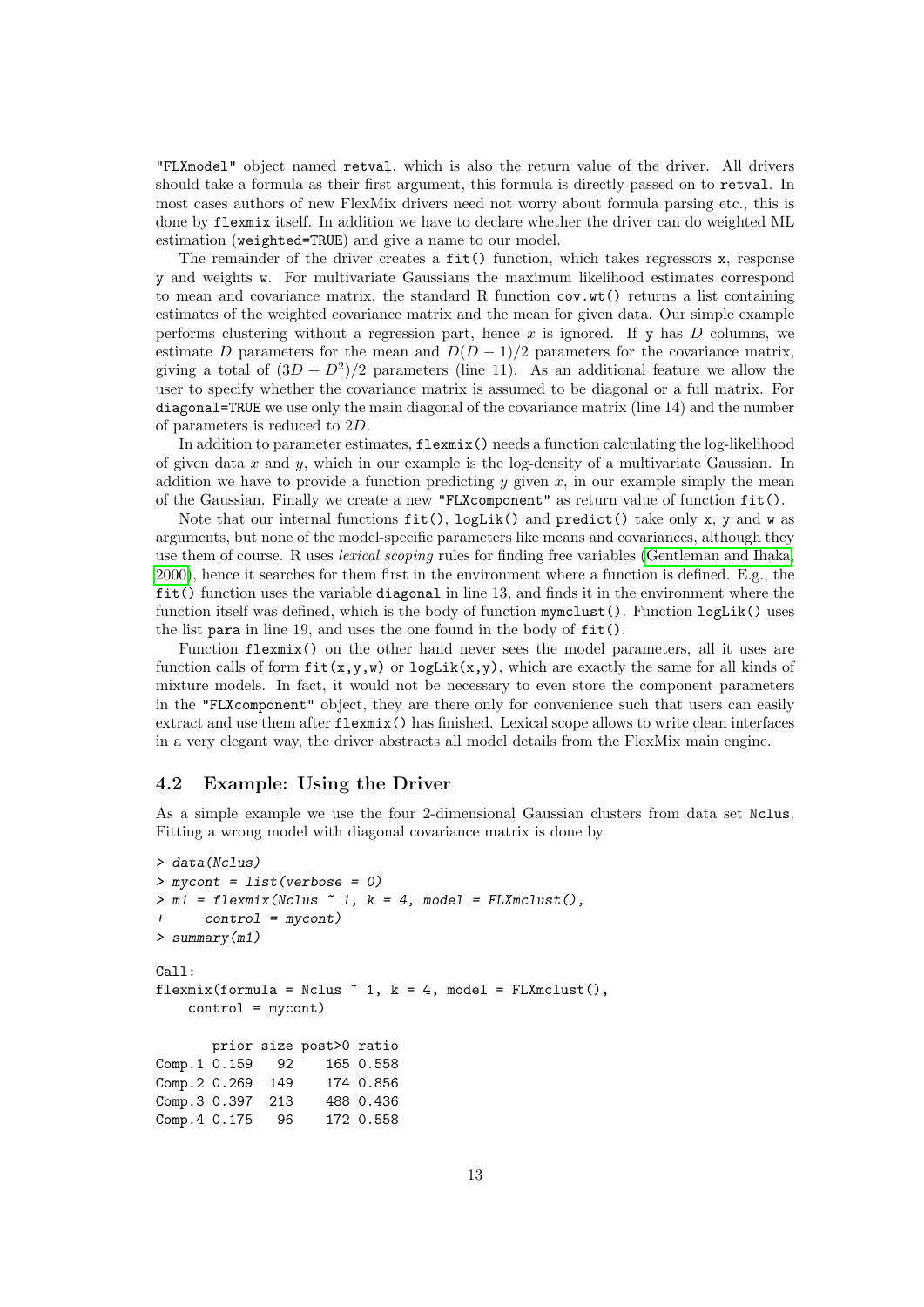```
`log Lik.' -2447.3 (df=19)
AIC: 4932.6 BIC: 5014.489
```
The result can be seen in the left panel of Figure [6,](#page-15-0) the result is "wrong" because we forced the ellipses to be parallel to the axes. The overlap between three of the four clusters can also be inferred from the low ratio statistics in the summary table (around 0.5 for components 1, 3 and 4), while the much better separated upper left cluster has a much higher ratio of 0.85. Using the correct model with a full covariance matrix can be done by setting diagonal=FALSE in the call to our driver mymclust():

```
> m2 = flexmix(Nclus ~ 1, k = 4, model = FLXmclust(diagonal = FALSE),+ control = mycont)
> summary(m2)
Call:
flexmix(formula = Nclus \tilde{ } 1, k = 4, model = FLXmclust(diagonal = FALSE),
    control = mycont)
      prior size post>0 ratio
Comp.1 0.177 96 132 0.727
Comp.2 0.368 204 247 0.826
Comp.3 0.272 150 176 0.852
Comp. 4 0.182 100 112 0.893
`log Lik.' -2223.677 (df=23)
AIC: 4493.355 BIC: 4592.483
```


<span id="page-15-0"></span>Figure 6: Fitting a mixture model with diagonal covariance matrix (left) and full covariance matrix (right).

## 5 Summary and Outlook

The primary goal of FlexMix is extensibility, this makes the package ideal for rapid development of new mixture models. There is no intent to replace packages implementing more specialized mixture models like mclust for mixtures of Gaussians, FlexMix should rather be seen as a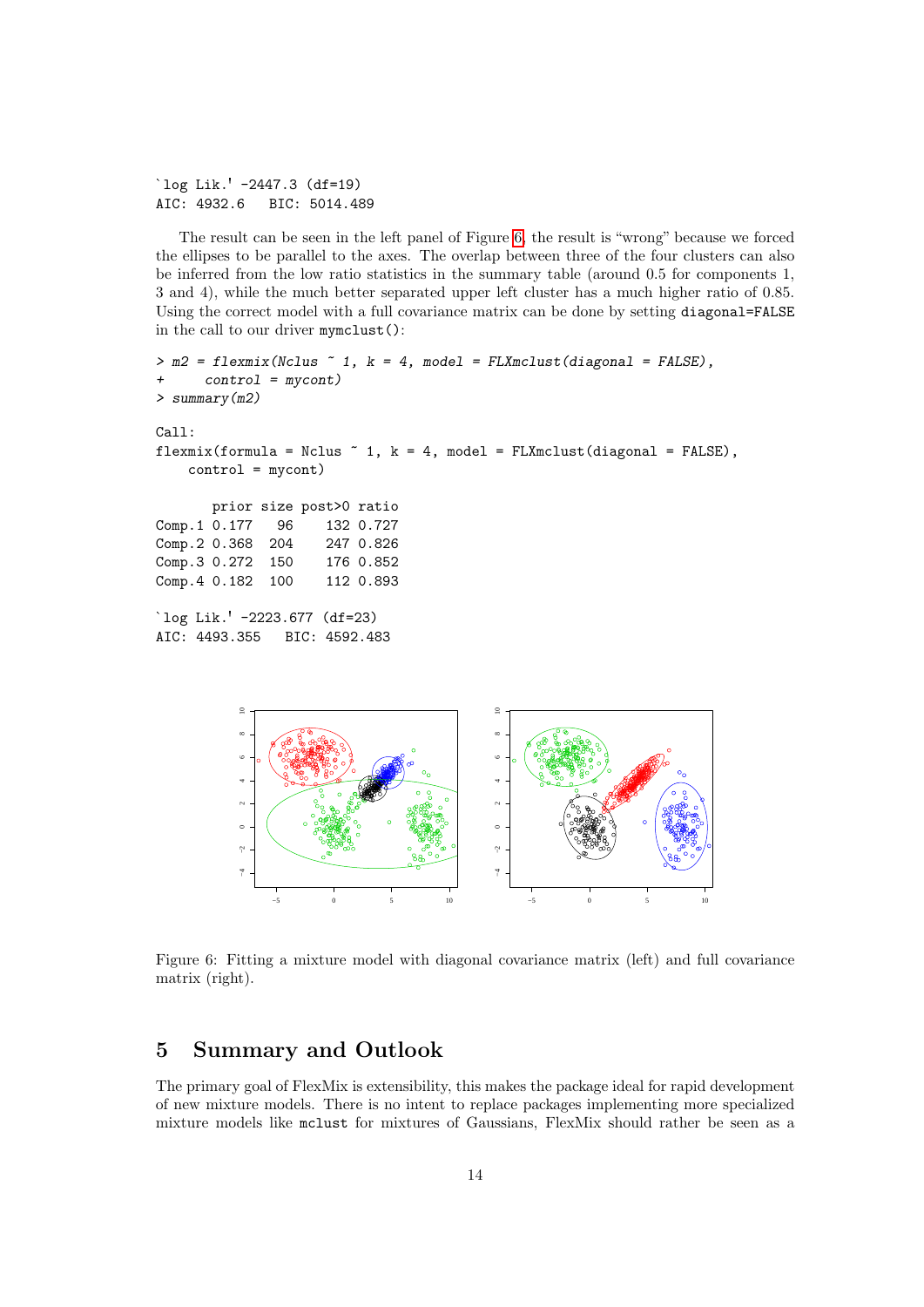complement to those. By interfacing R's facilities for generalized linear models, FlexMix allows the user to estimate complex latent class regression models.

Using lexical scope to resolve model-specific parameters hides all model details from the programming interface, FlexMix can in principle fit almost arbitrary finite mixture models for which the EM algorithm is applicable. The downside of this is that FlexMix can in principle fit almost arbitrary finite mixture models, even models where no proper theoretical results for model identification etc. are available.

We are currently working on a toolset for diagnostic checks on mixture models to test necessary identifiability conditions for those cases where results are available. We also want to want to implement newer variations of the classic EM algorithm, especially for faster convergence. Another plan is to have an interactive version of the rootograms using iPlots [\(Urbanek](#page-17-9) [and Theus, 2003\)](#page-17-9) such that the user can explore the relations between mixture components, possibly linked to background variables. Other planned extensions include covariates for the prior probabilities and to allow to mix different distributions for components, e.g., to include a Poisson point process for background noise.

## Acknowledgments

This research was supported by the Austrian Science Foundation (FWF) under grant SFB#010 ('Adaptive Information Systems and Modeling in Economics and Management Science').

## References

- <span id="page-16-5"></span>Steve Buyske. R Package mmlcr: Mixed-Mode Latent Class Regression, 2003. URL [http:](http://www.stat.rutgers.edu/~buyske/software.html) [//www.stat.rutgers.edu/~buyske/software.html](http://www.stat.rutgers.edu/~buyske/software.html). version 1.3.2.
- <span id="page-16-8"></span>John M. Chambers. Programming with data: A guide to the S language. Springer Verlag, Berlin, Germany, 1998.
- <span id="page-16-1"></span>A.P. Dempster, N.M. Laird, and D.B. Rubin. Maximum likelihood from incomplete data via the EM-alogrithm. Journal of the Royal Statistical Society, B, 39:1–38, 1977.
- <span id="page-16-2"></span>J. Diebolt and C. P. Robert. Estimation of finite mixture distributions through Bayesian sampling. Journal of the Royal Statistical Society, Series B, 56:363–375, 1994.
- <span id="page-16-0"></span>Brian S. Everitt and David J. Hand. Finite Mixture Distributions. London: Chapman and Hall, 1981.
- <span id="page-16-6"></span>Chris Fraley and Adrian E. Raftery. Model-based clustering, discriminant analysis and density estimation. Technical Report 380, Department of Statistics, University of Washington, Seattle, WA, USA, 2000. URL <http://www.stat.washington.edu/raftery>.
- <span id="page-16-4"></span>Chris Fraley and Adrian E. Raftery. MCLUST: Software for model-based clustering, discriminant analysis and density estimation. Technical Report 415, Department of Statistics, University of Washington, Seattle, WA, USA, 2002a. URL [http://www.stat.washington.edu/](http://www.stat.washington.edu/raftery) [raftery](http://www.stat.washington.edu/raftery).
- <span id="page-16-3"></span>Chris Fraley and Adrian E. Raftery. Model-based clustering, discriminant analysis and density estimation. Journal of the American Statistical Association, 97:611–631, 2002b.
- <span id="page-16-9"></span>Robert Gentleman and Ross Ihaka. Lexical scope and statistical computing. Journal of Computational and Graphical Statistics, 9(3):491–508, 2000.
- <span id="page-16-7"></span>Bettina Grün. Identifizierbarkeit von multinomialen Mischmodellen. Master's thesis, Technische Universität Wien, 2002. Kurt Hornik and Friedrich Leisch, advisors.